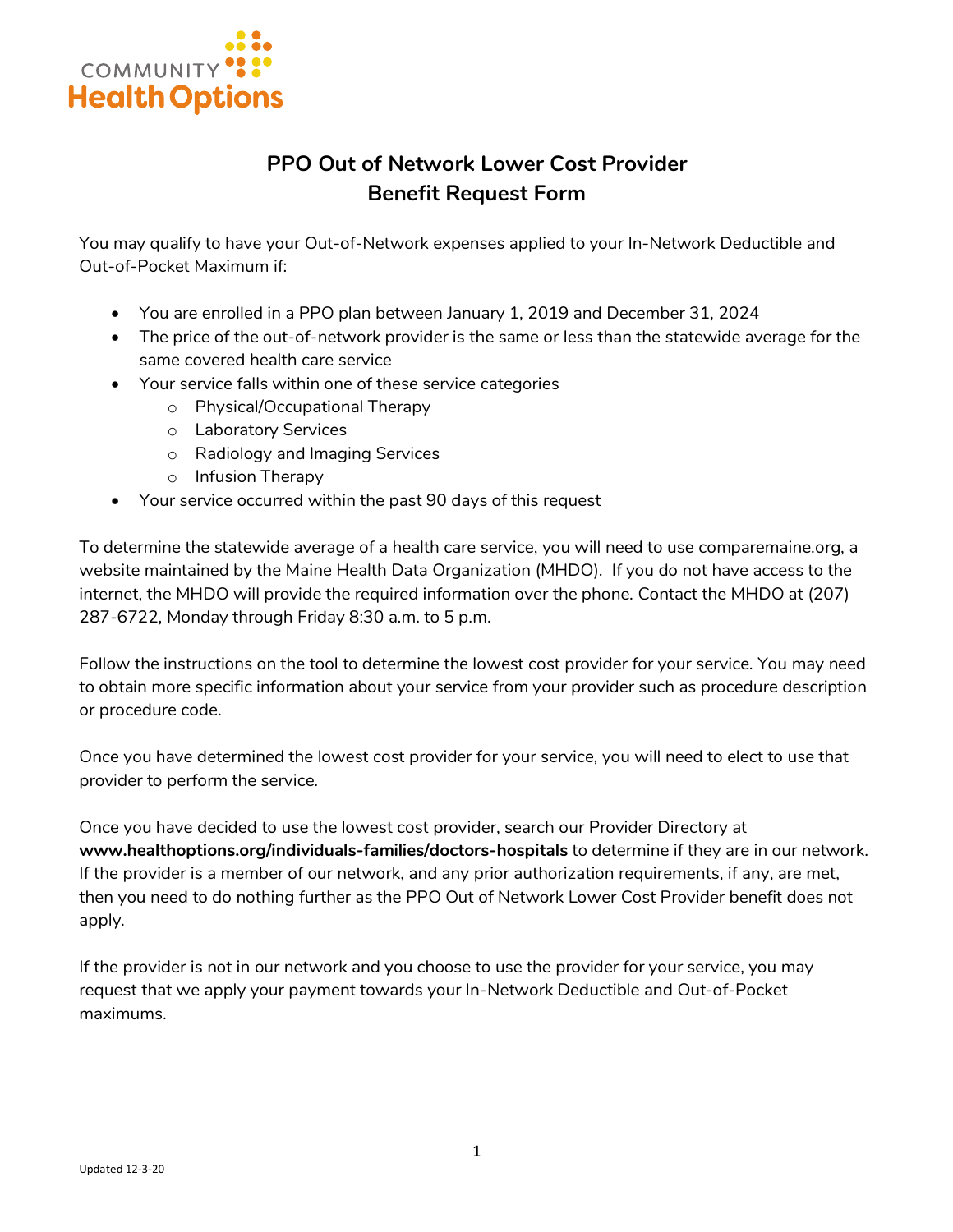

Please print, complete the form and submit it, along with all required documentation to:

## Community Health Options Mail Stop 200 PO Box 1121 Lewiston, ME 04243

If you have any additional questions, please call Member Services at 1-855-624-6463. Use this form to request that the Out-of-Pocket expense incurred when using a Lower Cost Out-of-Network Provider be applied towards your In-Network Deductible and Maximum Out-of-Pocket limits.

Please complete a separate form for each applicable service. If you have any questions on completing this form, please call Member Services at 1-855-624-6463.

#### **Please complete the following information:**

| <b>SUBSCRIBER INFORMATION</b>       |                   |                           |                |  |  |  |  |
|-------------------------------------|-------------------|---------------------------|----------------|--|--|--|--|
| Last Name                           | <b>First Name</b> | M.I.                      | Subscriber ID# |  |  |  |  |
|                                     |                   |                           |                |  |  |  |  |
|                                     |                   |                           |                |  |  |  |  |
| <b>MEMBER (PATIENT) INFORMATION</b> |                   |                           |                |  |  |  |  |
| Last Name                           | <b>First Name</b> | M.I.                      | Date of Birth  |  |  |  |  |
|                                     |                   |                           | T              |  |  |  |  |
| <b>Mailing Address</b>              |                   |                           | Member ID#     |  |  |  |  |
|                                     |                   |                           |                |  |  |  |  |
|                                     |                   |                           |                |  |  |  |  |
| City                                |                   | <b>State</b>              | Zip Code       |  |  |  |  |
|                                     |                   |                           |                |  |  |  |  |
| PROVIDER INFORMATION                |                   |                           |                |  |  |  |  |
| <b>Provider Name</b>                |                   | Provider NPI              |                |  |  |  |  |
|                                     |                   |                           |                |  |  |  |  |
|                                     |                   |                           |                |  |  |  |  |
| Group/Facility Tax ID #             |                   | <b>Group/Facility NPI</b> |                |  |  |  |  |
|                                     |                   |                           |                |  |  |  |  |
| <b>Provider Street Address</b>      |                   | City, State Zip           |                |  |  |  |  |
|                                     |                   |                           |                |  |  |  |  |
|                                     |                   |                           |                |  |  |  |  |
|                                     |                   |                           |                |  |  |  |  |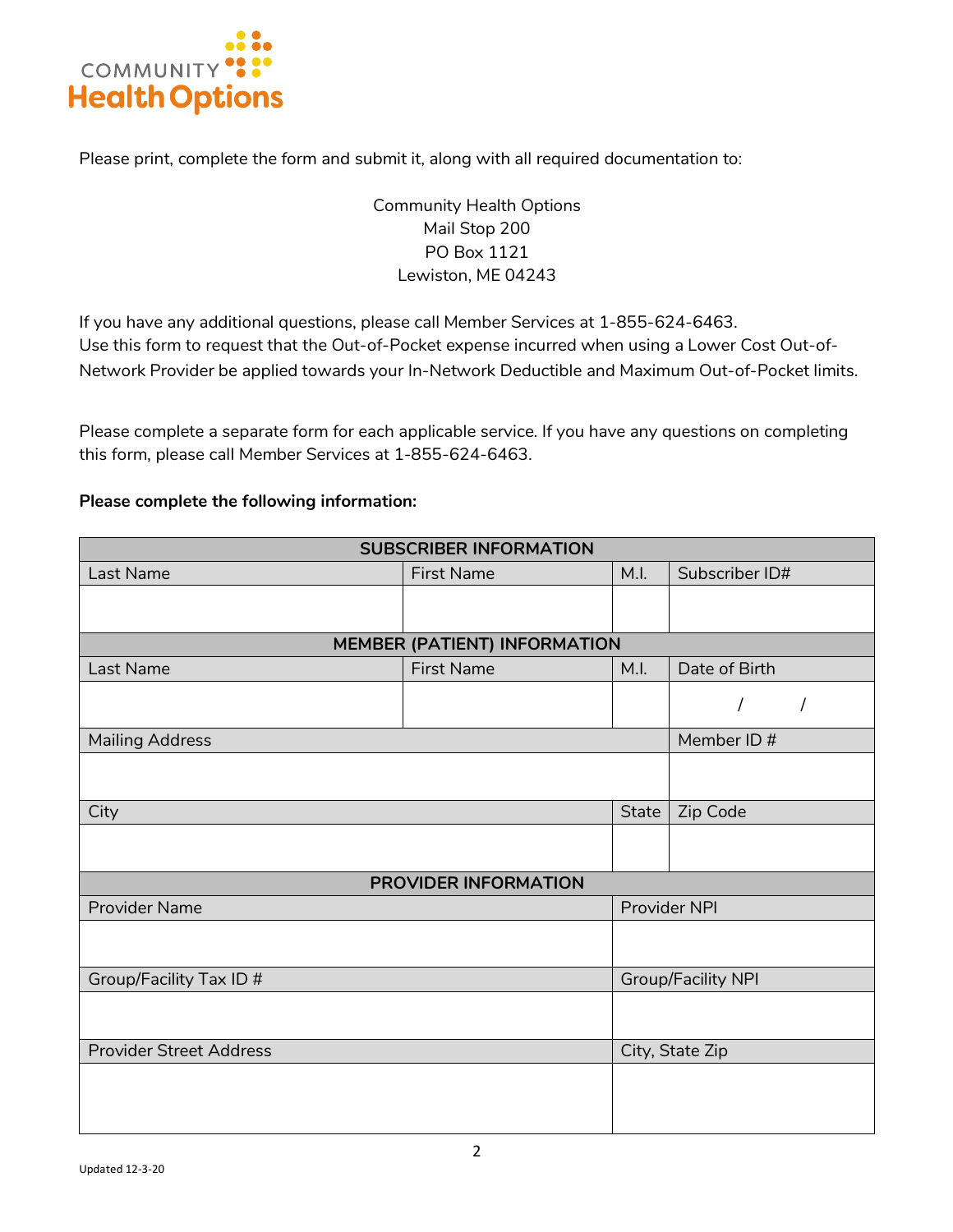

| Provider Mailing Address (if different)    |                                                |                   |          | City, State Zip |                              |                  |                |  |  |
|--------------------------------------------|------------------------------------------------|-------------------|----------|-----------------|------------------------------|------------------|----------------|--|--|
|                                            |                                                |                   |          |                 |                              |                  |                |  |  |
| <b>CLAIM INFORMATION</b>                   |                                                |                   |          |                 |                              |                  |                |  |  |
| <b>Service Category</b>                    |                                                |                   |          |                 |                              |                  |                |  |  |
| Imaging                                    | Physical/Occupational Therapy<br>Radiology and |                   |          |                 |                              |                  |                |  |  |
| Infusion Therapy<br>__ Laboratory Services |                                                |                   |          |                 |                              |                  |                |  |  |
|                                            |                                                |                   |          |                 |                              |                  |                |  |  |
| Date of Service                            | Diagnosis<br>Code                              | Procedure<br>Code | Modifier | $#$ of<br>Units | Place of<br>Service<br>(POS) | Charge<br>Amount | Paid<br>Amount |  |  |
|                                            |                                                |                   |          |                 |                              |                  |                |  |  |
|                                            |                                                |                   |          |                 |                              |                  |                |  |  |
|                                            |                                                |                   |          |                 |                              |                  |                |  |  |
|                                            |                                                |                   |          |                 | Totals                       | \$               | \$             |  |  |

### **ATTESTATION AND SIGNATURE**

I attest that the above information is true and accurate and that the services were received and paid for in the amount requested as indicated above. I acknowledge that if any information on this form is misleading or fraudulent, my coverage may be cancelled and I may be subject to criminal and/or civil penalties for false health care claims. I also understand that Community Health Options may request any additional information it deems necessary to verity that services were received and/or payment was made.

| <b>Print Name</b> | <b>Member/Guardian Signature</b> | Date |  |  |
|-------------------|----------------------------------|------|--|--|
|                   |                                  |      |  |  |